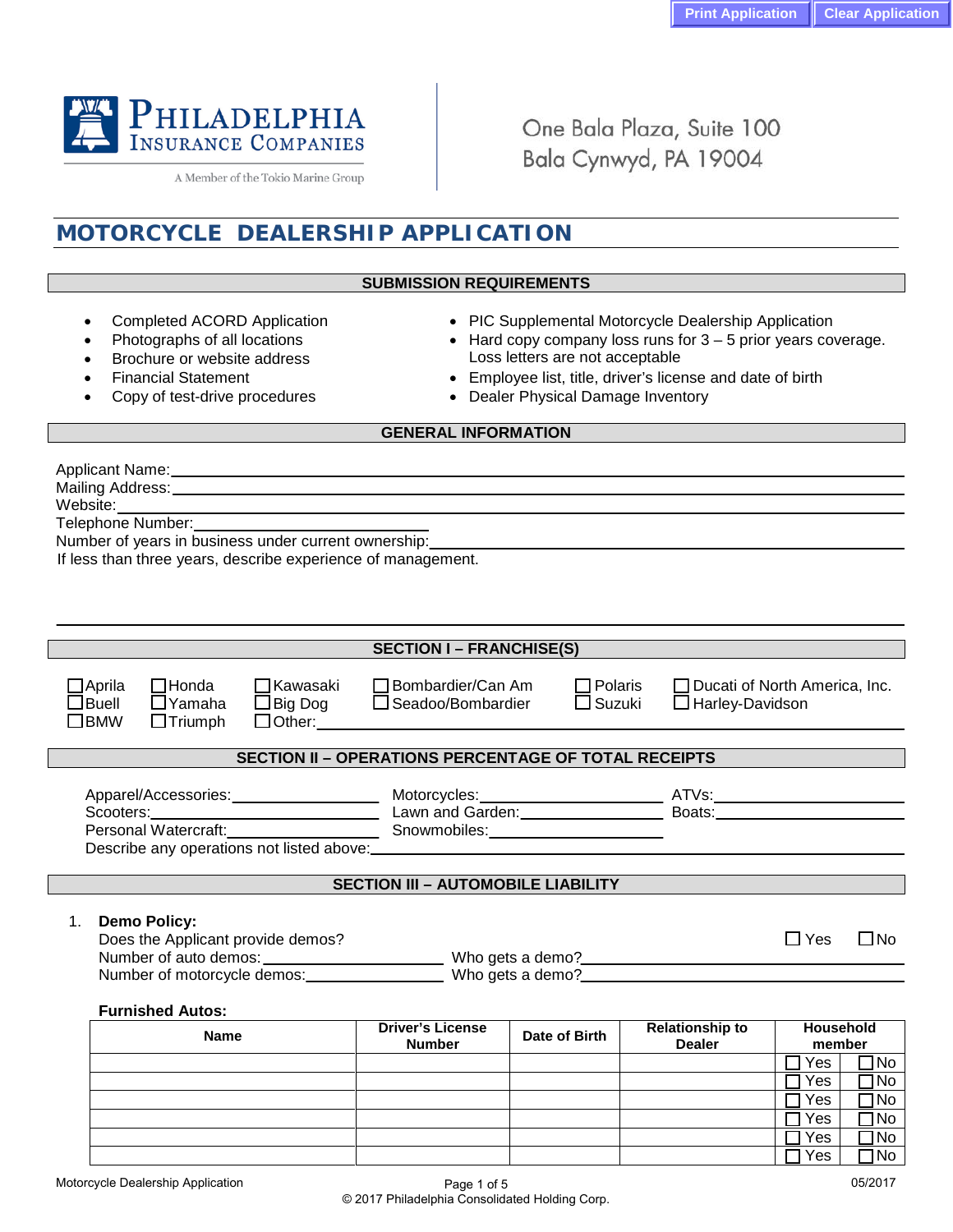2. Number of dealer plates:

### **Test Drive Procedures:**

| 3. | <b>Motorcycles/ATVs:</b><br>Test drives?<br>Route with right turns?<br>Designated route?<br>Check for valid motorcycle license?<br>100% accompanied by salesperson?                                                                                                                                                                                                       | ∃Yes<br>$\exists$ Yes<br>$\sqcup$ Yes<br>$\Box$ Yes<br>$\Box$ Yes                  | $\square$ No<br>$\square$ No<br>$\square$ No<br>$\square$ No<br>$\square$ No                 |
|----|---------------------------------------------------------------------------------------------------------------------------------------------------------------------------------------------------------------------------------------------------------------------------------------------------------------------------------------------------------------------------|------------------------------------------------------------------------------------|----------------------------------------------------------------------------------------------|
| 4. | <b>Watercraft:</b><br>Test drives?<br>If yes, what bodies of water?_<br><u> 1980 - Johann John Stein, fransk politik (f. 1980)</u>                                                                                                                                                                                                                                        | $\Box$ Yes                                                                         | $\square$ No                                                                                 |
|    |                                                                                                                                                                                                                                                                                                                                                                           |                                                                                    |                                                                                              |
|    | What is the minimum age required for customers to be passengers on demonstration rides with<br>employees?_                                                                                                                                                                                                                                                                |                                                                                    |                                                                                              |
|    | Does the Applicant require customers sign a hold harmless agreement?<br>Are customers allowed to drive the boat?<br>Are customers required to wear life vests?<br>Is the area of demonstration defined?<br>Is a recovery boat present during demonstration rides?<br>Is adequate lifesaving equipment available during demonstration rides?                               | $\sqsupset$ Yes<br>$\exists$ Yes<br>∃Yes<br>$\Box$ Yes<br>$\Box$ Yes<br>$\Box$ Yes | $\square$ No<br>$\square$ No<br>$\square$ No<br>$\square$ No<br>$\square$ No<br>$\square$ No |
| 5. | <b>Customer Loaner/Rental Policy:</b><br>Does the Applicant have a loaner program?<br>What are the minimum age requirements?<br>If yes, how many?_                                                                                                                                                                                                                        | $\Box$ Yes                                                                         | $\square$ No                                                                                 |
|    | Does the Applicant obtain a copy of the driver's license?<br>Does the Applicant verify insurance on the driver?                                                                                                                                                                                                                                                           | $\Box$ Yes<br>$\Box$ Yes                                                           | $\Box$ No<br>$\square$ No                                                                    |
|    | Describe any products available for customer rental:<br>$\Box$ ATV<br>$\Box$ Apparel<br>$\Box$ Helmets<br>$\square$ Scooters<br>$\square$ Motorcycles<br>$\Box$ Snowmobile<br>Who insures the rentals?                                                                                                                                                                    |                                                                                    |                                                                                              |
| 6. | <b>Employee Automobile Information:</b>                                                                                                                                                                                                                                                                                                                                   |                                                                                    |                                                                                              |
|    | Does the Applicant have a formal driving policy in place with MVR standards?<br>If yes:                                                                                                                                                                                                                                                                                   | $\Box$ Yes                                                                         | $\square$ No                                                                                 |
|    | Is driving policy communicated in writing to all employees?<br>a.<br>Is a signed acknowledgement form kept on file?<br>b.<br>If yes, please provide a copy of signed acknowledgement.                                                                                                                                                                                     | $\square$ Yes<br>$\Box$ Yes                                                        | $\square$ No<br>$\square$ No                                                                 |
|    | Do driving standards include the following:<br>c.<br>i. No major violations including DUI, racing, hit and run, speeding in excess of 20 mph<br>over posted speed limit, manslaughter?<br>No more than 2 moving violations within past 3 years?<br>Ш.<br>No more than 1 at fault accident within past 3 years?<br>iii.<br>How often does the Applicant check MVR reports? | $\Box$ Yes<br>$\exists$ Yes<br>$\Box$ Yes                                          | $\square$ No<br>$\square$ No<br>$\square$ No                                                 |
|    | Does the Applicant allow any newly hired drivers to operate vehicles without going through a<br>company-specific documented driver training?<br>Describe any ongoing training provided to drivers:                                                                                                                                                                        | $\Box$ Yes                                                                         | $\square$ No                                                                                 |
|    | Does the Applicant have GPS tracking capability?                                                                                                                                                                                                                                                                                                                          | $\Box$ Yes                                                                         | $\square$ No                                                                                 |
|    | Does the Applicant allow employees to drive personal vehicles for company purposes?<br>If yes:<br>Are the driving policy and standards for these drivers the same as in the first three<br>а.<br>questions in this section?<br>Analignation that the complete the boys edecuate personal incurrence limite?                                                               | $\Box$ Yes<br>$\Box$ Yes                                                           | $\square$ No<br>$\square$ No<br>冖ハェ、                                                         |

b. Does the Applicant require these employees to have adequate personal insurance limits?  $\Box$  Yes  $\Box$  No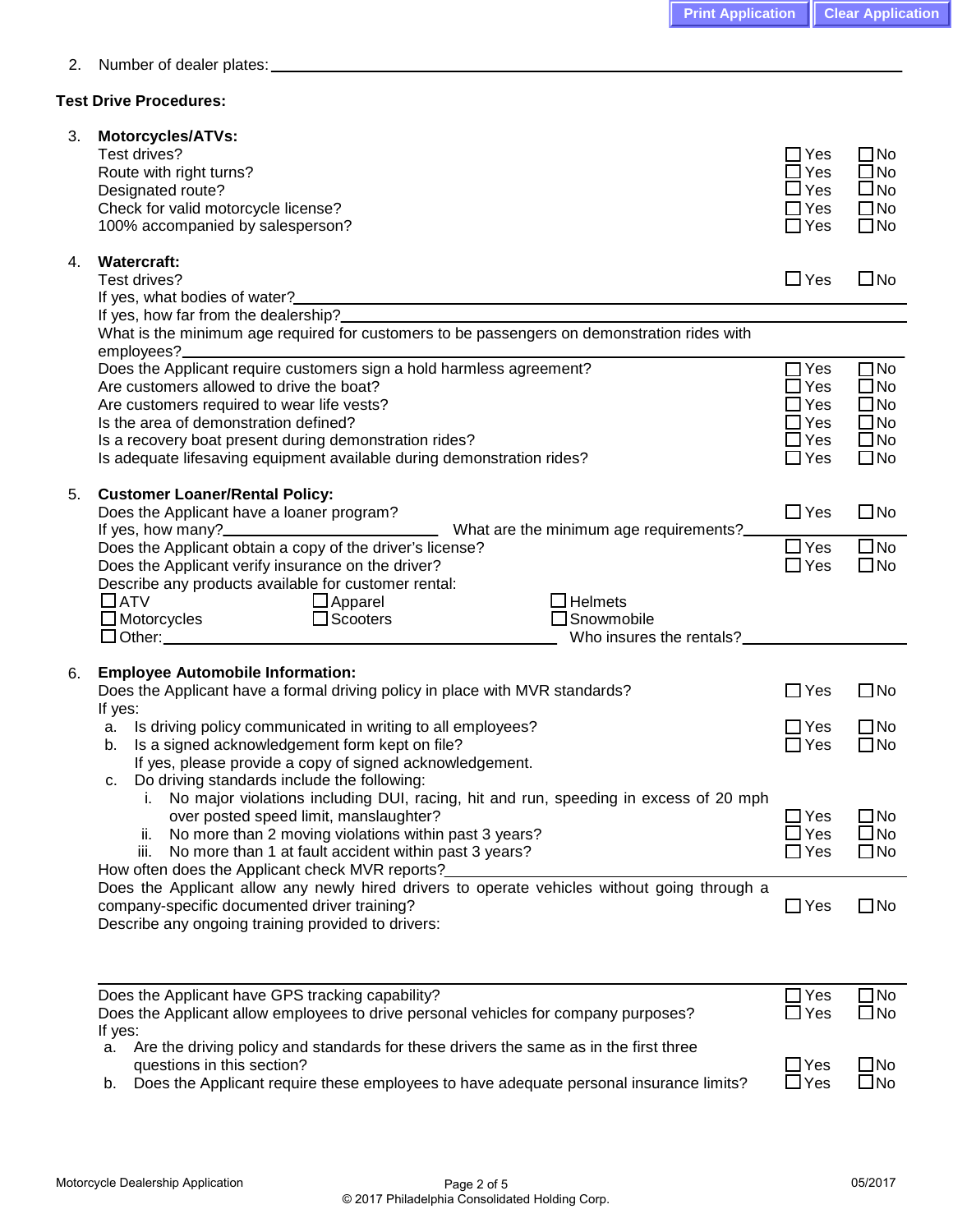| <b>SECTION IV - PHYSICAL DAMAGE</b> |
|-------------------------------------|
|-------------------------------------|

| 1. | Inventory by Location:                                                                                                      |                          |                                      |                                |                                |                          |                        |
|----|-----------------------------------------------------------------------------------------------------------------------------|--------------------------|--------------------------------------|--------------------------------|--------------------------------|--------------------------|------------------------|
|    | $1. \$$                                                                                                                     | $2.$ \$                  | $3. \,$ \$                           | $4.$ \$                        | $5.$ $$$                       |                          |                        |
|    | Is inventory stored inside?<br>If yes, maximum number per location:                                                         |                          |                                      |                                |                                | $\Box$ Yes               | $\square$ No           |
|    |                                                                                                                             |                          |                                      |                                |                                |                          |                        |
|    | 1.                                                                                                                          | 2.                       | 3.                                   | 4.                             | 5.                             |                          |                        |
| 2. | Does the Applicant have a formal plan addressing:<br>$\Box$ N/A<br>Hurricane<br>(If yes, please attach a copy of the plan.) | $\Box$ Yes               | $\square$ No                         | Flood:                         | $\Box$ N/A                     | $\Box$ Yes               | $\square$ No           |
| 3. | <b>Protection:</b>                                                                                                          |                          |                                      |                                |                                |                          |                        |
|    | Areas fenced/gated?                                                                                                         | <b>Location 1</b><br>Yes | <b>Location 2</b><br>No<br>No<br>Yes | <b>Location 3</b><br>No<br>Yes | <b>Location 4</b><br>No<br>Yes | <b>Location 5</b><br>Yes | ]No                    |
|    | Video surveillance?                                                                                                         | Yes                      | $\square$ No<br>Yes<br>No            | No<br>Yes                      | Yes<br>No                      | Yes                      | JNo                    |
|    | Security lighting?                                                                                                          | Yes                      | $\square$ No<br>No<br>Yes            | No<br>Yes                      | No<br>Yes                      | Yes                      | JNo                    |
|    | Private security?                                                                                                           | Yes                      | $\Box$ No<br>Yes<br>No               | No<br>Yes                      | Yes<br>No                      | Yes                      | JNo                    |
|    | Chains?                                                                                                                     | Yes                      | $\Box$ No<br>No<br>Yes               | Yes<br>No                      | No<br>Yes                      | Yes                      | $\Box$ No              |
| 4. | <b>Hauling (Transportation):</b><br>Does the Applicant transport motorcycles?<br>If yes, explain:                           |                          |                                      |                                |                                | $\Box$ Yes               | $\square$ No           |
| 5. | What type of vehicle is used to transport motorcycles?                                                                      |                          |                                      |                                |                                |                          |                        |
| 6. | Does the Applicant employ sub-contractors to transport motorcycles?                                                         |                          |                                      |                                |                                | $\Box$ Yes               | $\Box$ No              |
|    | If yes, does the Applicant obtain proof of insurance from sub-contractor?                                                   |                          |                                      |                                |                                | $\square$ Yes            | $\square$ No           |
| 7. | <b>Customer Storage:</b>                                                                                                    |                          |                                      |                                |                                |                          |                        |
|    | Does the Applicant offer seasonal customer storage?                                                                         |                          |                                      |                                |                                | $\Box$ Yes               | $\Box$ No              |
|    | If yes, values:<br>Max number of bikes dealer is capable of storing:                                                        |                          |                                      |                                |                                |                          |                        |
|    | Are fuel tanks drained while stored?                                                                                        |                          |                                      |                                |                                | $\Box$ Yes               | $\square$ No           |
|    |                                                                                                                             |                          |                                      |                                |                                |                          |                        |
| 8. | <b>Employees:</b>                                                                                                           |                          |                                      |                                |                                |                          |                        |
|    | <b>Hiring Procedures</b>                                                                                                    |                          |                                      |                                |                                |                          |                        |
|    | Applications?                                                                                                               |                          |                                      |                                |                                | Yes<br>Yes               | $\Box$ No<br>$\Box$ No |
|    | Drug screening?<br>Reference/Prior employer checks?                                                                         |                          |                                      |                                |                                | $\exists$ Yes            | $\square$ No           |
|    | Applicant provides MVR with application?                                                                                    |                          |                                      |                                |                                | $\Box$ Yes               | $\square$ No           |
|    |                                                                                                                             |                          |                                      |                                |                                |                          |                        |
|    |                                                                                                                             |                          | <b>SECTION V - LIABILITY</b>         |                                |                                |                          |                        |
| 1. | <b>Premises</b>                                                                                                             |                          |                                      |                                |                                |                          |                        |
|    | Are customers allowed in service area?                                                                                      |                          |                                      |                                |                                | $\Box$ Yes               | $\square$ No           |
|    | Does the Applicant have curbs, steps and ramps clearly painted/marked?                                                      |                          |                                      |                                |                                | $\square$ Yes            | $\square$ No           |
|    | Are customers allowed to load/unload bikes, ATVs, snowmobiles?                                                              |                          |                                      |                                |                                | $\square$ Yes            | $\square$ No           |
| 2. | <b>Other Operations/Other Legal Entities:</b>                                                                               |                          |                                      |                                |                                |                          |                        |
|    | Is the Applicant involved in anything other than the sale or service of vehicles?<br>If yes, describe:                      |                          |                                      |                                |                                | $\Box$ Yes               | $\square$ No           |
|    | Any ownership of other properties?                                                                                          |                          |                                      |                                |                                | $\Box$ Yes               | $\square$ No           |
|    |                                                                                                                             |                          |                                      |                                |                                |                          |                        |

If yes, describe: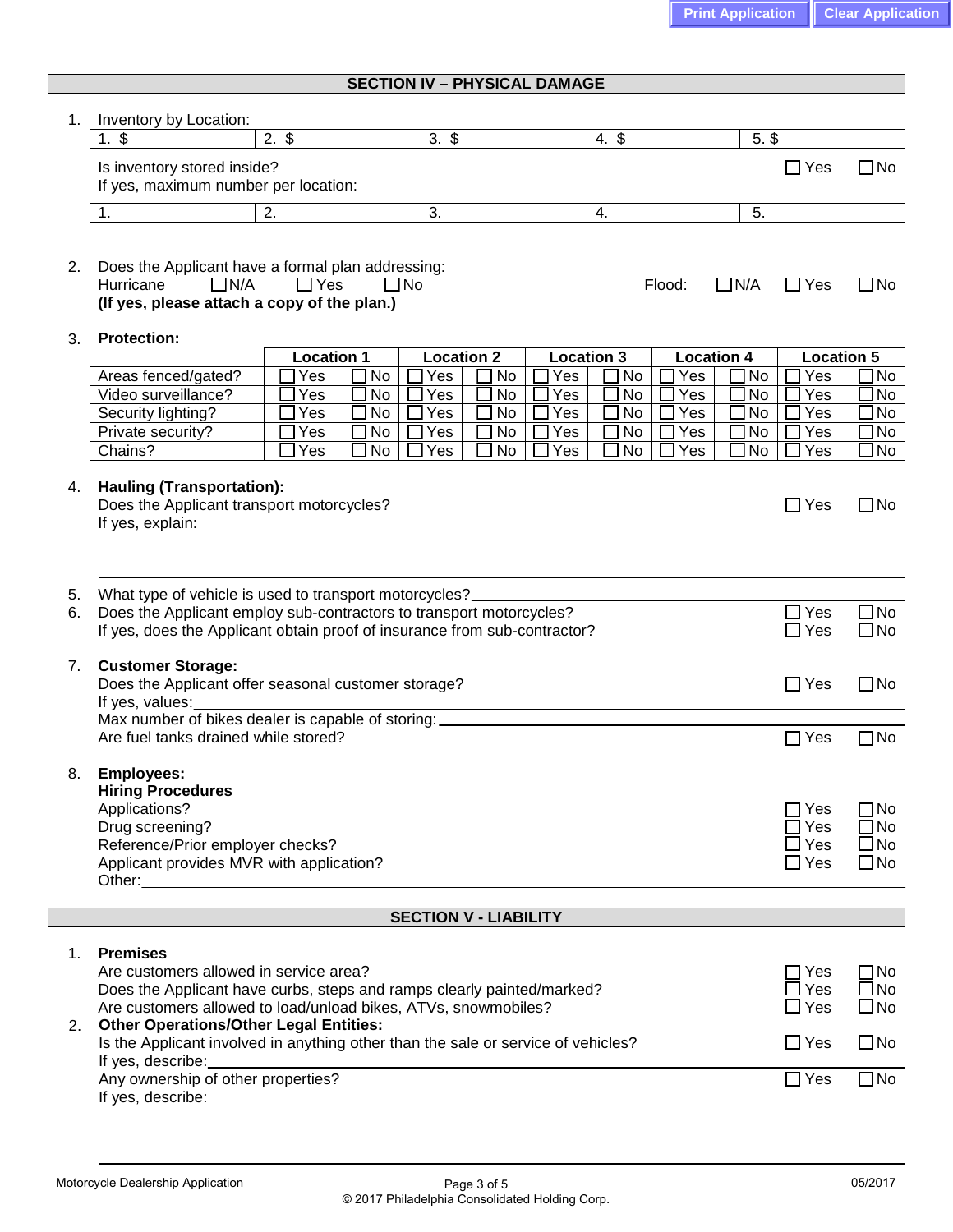| <b>Print Application   Clear Application</b> |  |
|----------------------------------------------|--|
|----------------------------------------------|--|

### 3. **Food/Drink Service:**

Does the Applicant have a food or drink operation?  $\Box$  Yes  $\Box$  No If yes, describe:

|    | Are alcoholic beverages served or sold?                                                        | $\Box$ Yes | ΠNo   |
|----|------------------------------------------------------------------------------------------------|------------|-------|
|    | If food service is provided, complete restaurant survey.                                       |            |       |
| 4. | <b>Hitch Sales/Installation:</b>                                                               |            |       |
|    | Is the Applicant involved in anything other than the sale or service of vehicles?              | ∩Yes       | l INo |
|    | If yes, how many per year?                                                                     |            |       |
| 5. | <b>Special Manufacturing or Customization:</b>                                                 |            |       |
|    | Is the Applicant involved in any manufacturing or customization work?                          | $\Box$ Yes | ⊟No   |
|    | If yes, describe:                                                                              |            |       |
|    |                                                                                                |            |       |
|    |                                                                                                |            |       |
|    |                                                                                                |            |       |
|    | Does the Applicant manufacture and/or sell trikes, sidecars, and/or 3-wheeled conversions?     | ∏Yes       | ΠNo   |
| 6. | <b>Racing or Rallies:</b><br>$\Box$ N/A                                                        |            |       |
|    | Does the Applicant participate in or have affiliation with organized racing events or rallies? | ∩ Yes      | ΠNo   |
|    | If yes, describe:                                                                              |            |       |

## **SECTION VI – SPECIAL HAZARDS**

## 1. Welding / Cutting  $\Box$  N/A

|                     | <b>Location 1</b> |             | <b>Location 2</b> |                     | <b>Location 3</b> |           | <b>Location 4</b> |      |     | <b>Location 5</b> |
|---------------------|-------------------|-------------|-------------------|---------------------|-------------------|-----------|-------------------|------|-----|-------------------|
| Always done in      |                   |             |                   |                     |                   |           |                   |      |     |                   |
| designated area?    | $\Box$ Yes        | ∩No         | Yes               | No.<br>П            | Yes               | No.       | Yes               | No.  | Yes | ∃No               |
| Welding done        |                   |             |                   |                     |                   |           |                   |      |     |                   |
| within last hour of |                   |             |                   |                     |                   |           |                   |      |     |                   |
| operation?          | $\Box$ Yes        | $\sqcup$ No | Yes               | $\Box$ No           | $\sqcup$ Yes      | <b>No</b> | Yes               | ⊿ No | Yes | JNo               |
| Are oxygen and      |                   |             |                   |                     |                   |           |                   |      |     |                   |
| acetylene spare     |                   |             |                   |                     |                   |           |                   |      |     |                   |
| tanks separated?    | $\Box$ Yes        | $\Box$ No   | Yes               | No.<br>$\mathsf{L}$ | $\square$ Yes     | No        | Yes<br>. .        | ⊟ No | Yes | $\square$ No      |
| Spare cylinders     |                   |             |                   |                     |                   |           |                   |      |     |                   |
| secure to wall or   |                   |             |                   |                     |                   |           |                   |      |     |                   |
| post?               | $\Box$ Yes        | ∩No         | Yes               | No<br>ΙI            | Yes               | No.       | Yes               | No.  | Yes | $\exists$ No      |
| Welding blankets    |                   |             |                   |                     |                   |           |                   |      |     |                   |
| used?               | ∩Yes              | ∩ No        | Yes               | No.                 | Yes               | No.       | 'es               | No.  | Yes | 1No               |

| <b>Gasoline Tanks</b>                                                                   | N/A⊺       |            |            |           |            |      |            |                      |           |
|-----------------------------------------------------------------------------------------|------------|------------|------------|-----------|------------|------|------------|----------------------|-----------|
| Gasoline tank<br>draining performed<br>with Gas Caddy?<br>If no, risk is<br>ineligible. | $\neg$ Yes | $\n  1$ No | $\Box$ Yes | $\Box$ No | $\neg$ Yes | ⊓ No | $\Box$ Yes | $\Box$ No $\Box$ Yes | $\Box$ No |